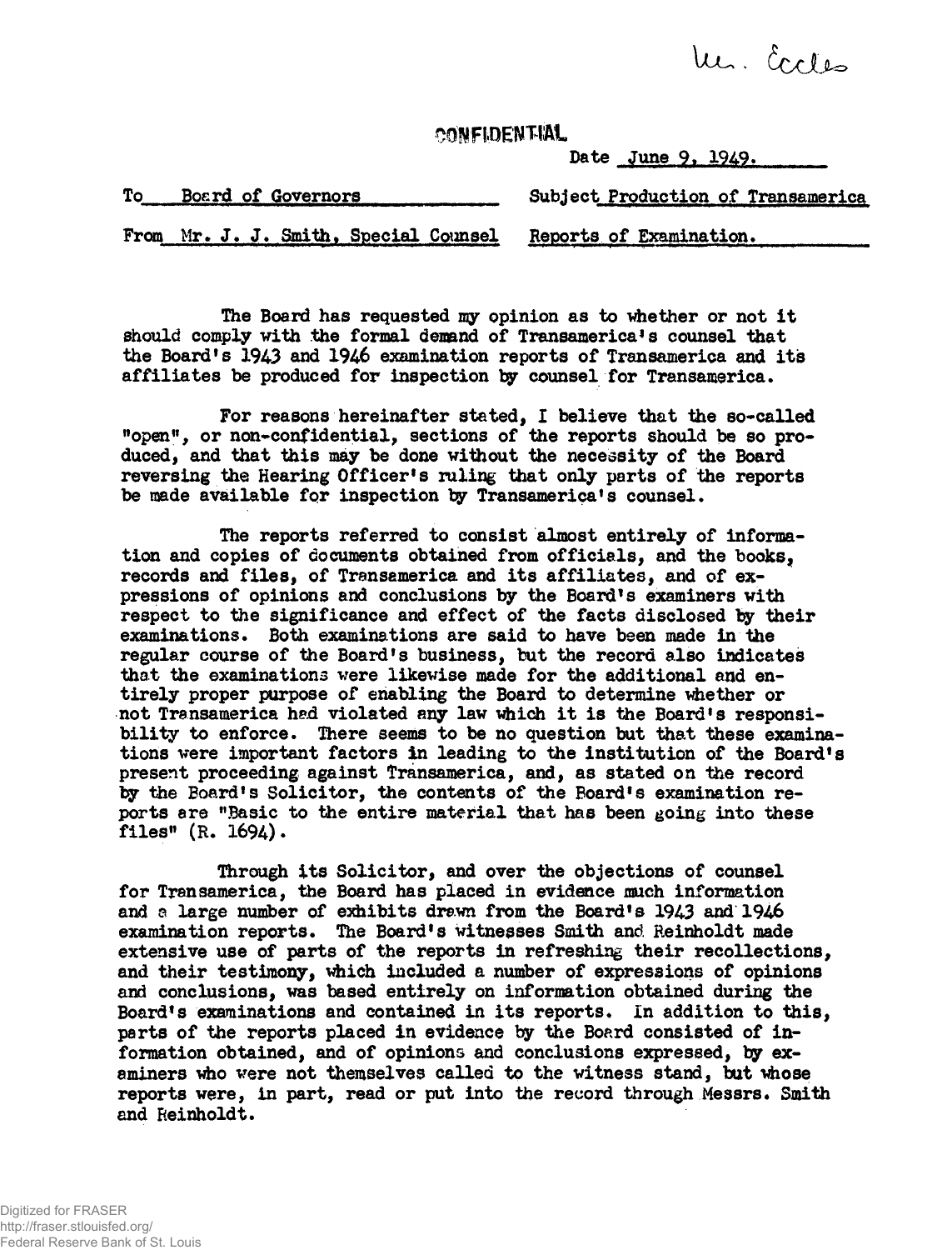Evidence drawn from the Boardfs reports was not offered as to all Transamerica companies examined by the Board or referred to in its reports. And the reports contain a great deal of information to which the Solicitor for the Board made no reference and which he did not offer in evidence.

The reports having been used in the manner above indicated, however, counsel for Transamerica formally requested on the record that the Board's complete 1943 and 1946 examination reports be produced for his inspection and use in cross-examining Mr. Reinholdt and in testing the opinions and conclusions offered in evidence from, and on the basis of, the information contained in the reports in question (R. 1610-1612, 1694-1695, 1709-1720). As I understand the record, the Board's Solicitor objected to this request, but he seems to have implied that he had no objection to producing those non-confidential parts of the Board's reports relating to the Transamerica companies with respect to which Mr. Reinholdt testified (R. 1610-1611, 1709-1712, 1715-1716). The Hearing Officer thereupon ruled, in effect, that Transamerica was entitled to inspect the Board's 1943 and 1946 reports of examination, "with confidential sections deleted, of the individual companies concerning which Mr. Reinholdt has given testimony," together with those parts of "the full reports of examination of Transamerica for the years 1943 and 1946 \* \* \* relating to such companies"  $(R. 1716, 1721-1722, )$ 1761-1762, 1916-1917)•

Insofar as Transamerica's request for the Board's complete examination reports was denied, the position taken by the Board's Hearing Officer and Solicitor seems to have been influenced primarily by two considerations, namely, proper respect for the Board's own rule that reports of examination not be made public, and the rule, followed in some jurisdictions, limiting a witness' cross-examination to the scope of his direct examination. In my opinion, however, neither of these considerations furnishes a valid reason for refusing Transamerica's request for the reports, except insofar as the "confidential sections" of the reports are concerned. The question of Transamerica's right to inspect those sections is, in my opinion, not entirely free from doubt. But for the reasons stated in Section 8(d) of the Board's Rules of Organization and by the Board's Solicitor at R. 1718, and for the additional reason that no part of the confidential sections of the reports appears to have been offered in evidence, I am inclined to believe that the Board's Solicitor properly objected to, and the Hearing Officer properly denied, Transamerica's request for production of the confidential sections of the Board's examination reports. I believe that the remainder of the reports, however, should be produced for Transamerica's inspection.

In my opinion, it is clear that whatever privilege or confidential status might otherwise have attached to the open sections of the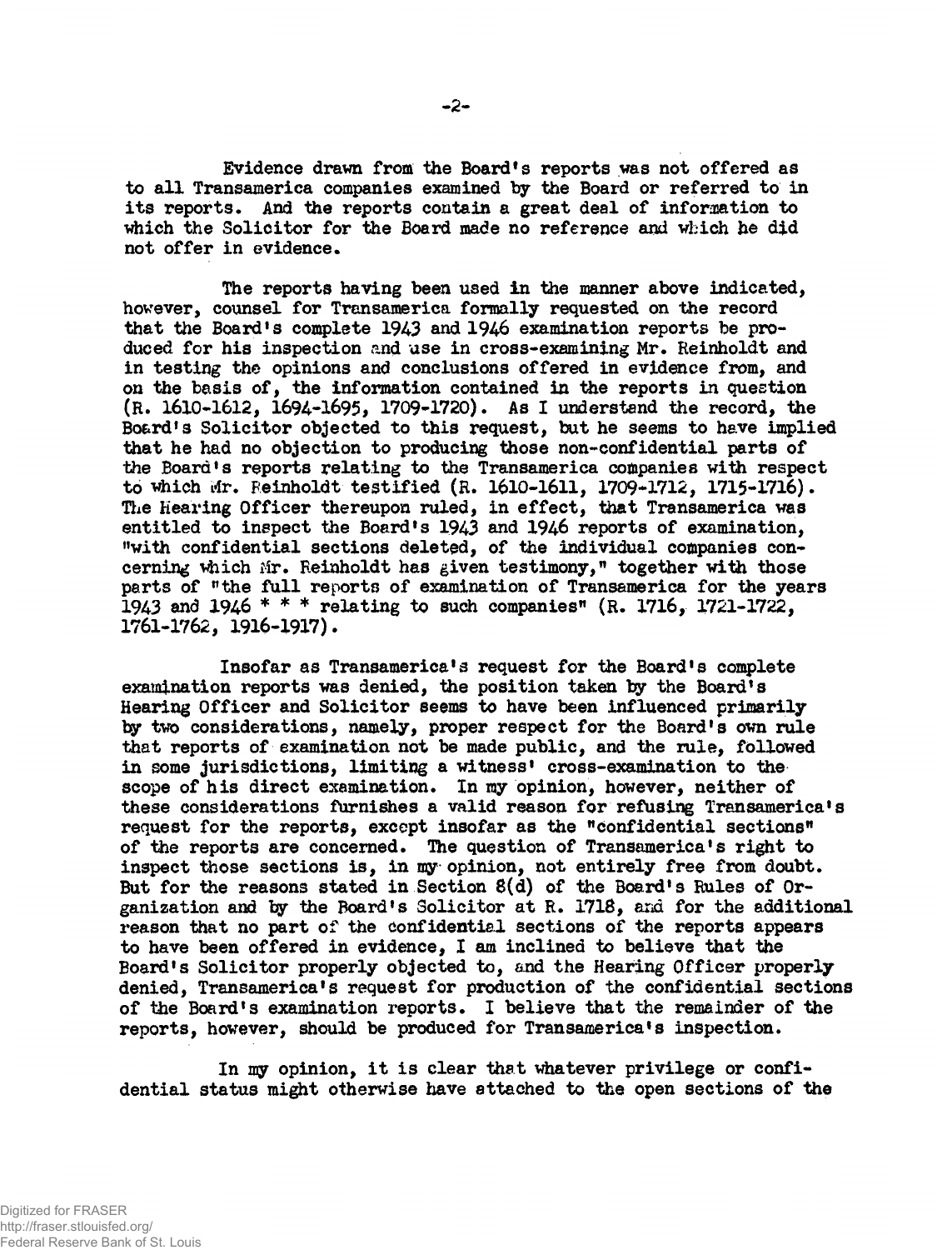Board's reports of examination (see Note, 123 A.L.R. 1278; Note, 165 A.L.R. 1302, 1320-1323, 1347 et seq.; Hickman v. Taylor, 329 U.S. 495, 505-514  $(1947)$ ), it was waived or lost by the use of parts of the reports in the manner above stated (see Western Union Telegraph Co. v. Baltimore & Ohio Telegraph Co., 26 F. 55, 56-57 (C.C. N.Y., 1885)). That being true, I believe that the open sections of the reports should be produced for Transamerica's inspection under well-settled rules which permit parties to inspect writings used by opposing witnesses to refresh their recollections (70 C.J. 597-598} 58 Am. Jur. Witnesses, Sees. 601, 605), require that where one party has offered part of a document or series of documents in evidence, his opponent be permitted to show so much of the remainder of the document or documents as serves to explain or give a complete understanding of the part offered (31 C.J.S. Evidence, Sec. 190} 20 Am. Jur. , Evidence, Sec. 914), and authorize a court to order a party, including the United States and its agencies, to produce for his adversary's inspection documents pertaining to the issues of the case and which may contain, or lead to the discovery of, material evidence (Rule  $34$ , Federal Rules of Civil Procedure; United States v. Grayson, 166 F. 2d 863, 870 (C.C.A. 2, 1948); United States v. Andolschek, 142 F. 2d 503, 506  $(C.C.A. 2, 1944)$ ; Bank Line v. United States, 76 F. Supp. 801, 803-804 (S.D. N.Y., 1948); Bowles v. Ackerman, 4 F.R.D. 260, 262 (S.D. N.Y., 1945)} Pike and Fischer, Discovery against Federal Administrative Agencies (1943) 56 Harvard L. Rev. 1125, 1129-1132).

It may well be that cases can be found which would support a refusal on the part of the Board to produce the reports demanded by Transamerica. And it may also be that the rules to which I have referred do not furnish a precise end complete analogy. I believe, however, that their cumulative effect is controlling, and that if this were a proceeding at law, a court would not hesitate to order the Board1s reports produced for Transamerica's inspection. It might well be said here, as the court said in Bowles v. Ackerman,  $4$  F.R.D.  $\approx$ 60, 262  $(S.D. N.Y., 1945)$ , a price control action for an injunction and triple damages in which the Price Administrator resisted the defendants' motion to produce data taken by him from the defendants' files:

> "It is obvious that defendants are seeking the evidence obtained by plaintiff's investigators from them, and which, undoubtedly, will be used upon the trial of the case against them. Such evidence cannot be said to be privileged. And if it is to be revealed on the trial, and comes from the defendants, it can hardly now be said to be confidential. \* \* \*

"I am unable to appreciate the fairness of an argument that one party may obtain evidence from another, upon which it seeks an injunction of wide application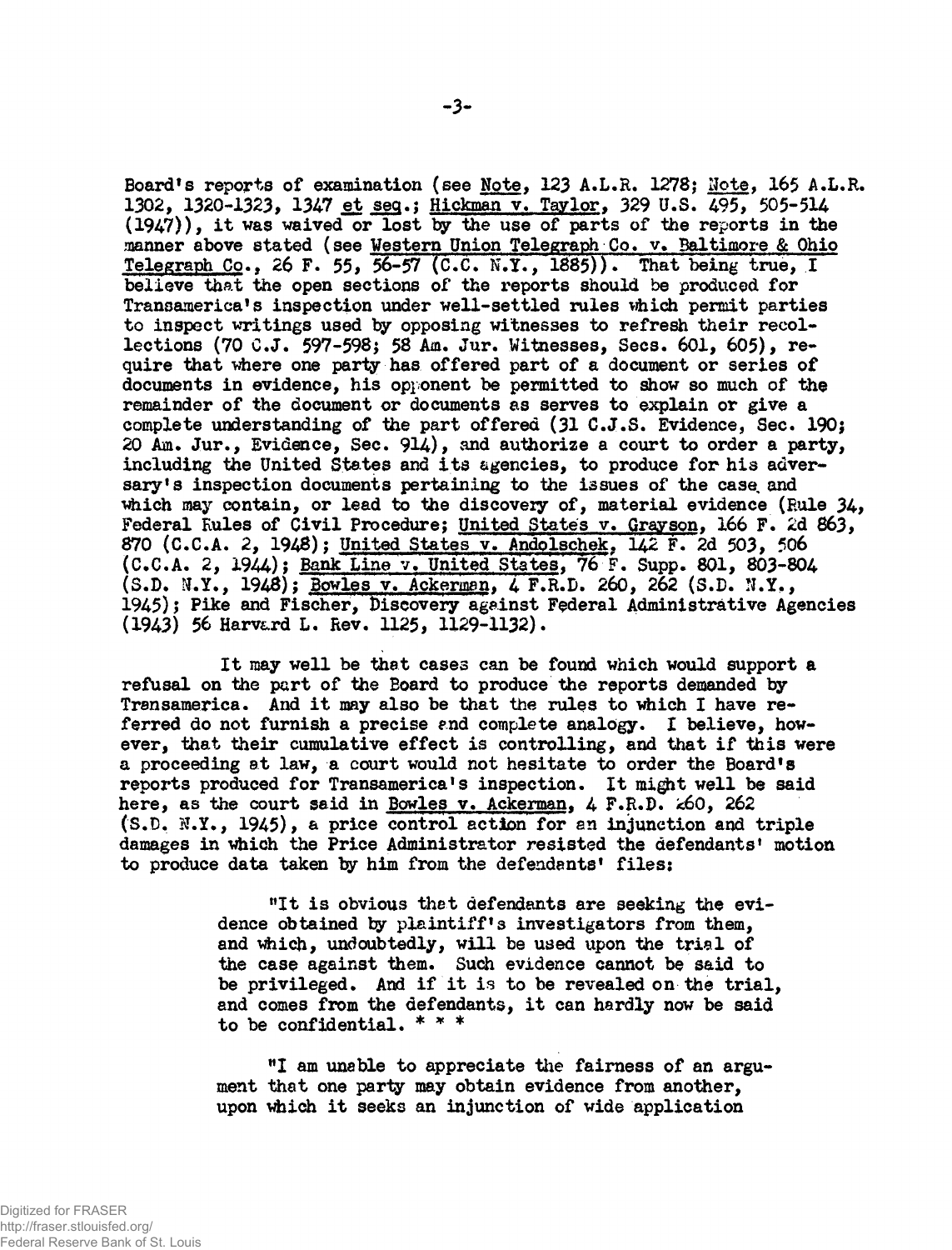and to hold the latter to liability in a large penalty, **and may refuse to reveal that evidence, where required**  by orderly procedure in the suit brought, on a claim that **i t i s confidential."** 

**I n addition to this , I think i t also important to bear i n mind the fac t that i f thi s were a court proceeding, practicall y none of the evidence offered from the Board's reports of examination would have been admissible. Entirel y apart from the question of the rele**  vance of some of it, virtually all of it ran counter to one or more of the well-settled rules against hearsay, opinion evidence and secondary evidence. I do not mean by this to imply that the evidence should not **have been admitted i n thi s administrative proceeding i n which the Board**  asserts no subpoena power. The point is that the evidence was admitted **under an administrative relaxation of the rules referred to, while Transamerica was denied access to parts of the Board's reports by virtue of a stric t — and, i n my opinion, erroneous — application of other rules . This type of procedure is , I believe, clearl y inconsistent, and may furnish strong support to Transamerica1s contention that i t i s not being accorded a fai r trial . For i t does not comport with due process, i n my opinion, t o relax conventional rules of evidence and procedure i n favor of the Board, 'while enforcing them against it s adversary. I f the rules are to be relaxed i n favor of one party , they**  should likewise be relaxed in favor of the other. Hearsay and opinion **evidence having been offered from the Board's reports of examination,**  it therefore seems to me that even if the reports were not otherwise **subject to inspection, their inspection should be allowed, i n fairness , i n order to accord to Transamerica an opportunity to bring to the Board's**  attention on the record any pertinent material in its reports which **might serve t o explain, qualif y or rebut the evidence which the Board has offered from that source.** 

While I have not, of course, discussed this matter with the Solicitor for the Board or with counsel for Transamerica, it is my under**standing tha t the Board's Solicito r does not object to Transamerica's inspection of the non-confidential sections of the Board's reports . He stated on the record that he did not "want the impression to go abroad that we are unwilling to produce for the inspection of [Transamerica's counsel] any of the papers upon vhich the Board i s predicating thi s case" (R.** 1709), **and, as already stated, hi s objection to producing the reports**  seems to have been prompted to some extent by respect for the Board's **own rule which makes undisclosed examination reports confidential (P.** 1715, 1804; **see also R.** 1721). **As I understand, the present concern of the**  Solicitor for the Board is that a reversal by the Board of the Hearing **Officer' s rulin g might be embarrassing to the Bearing Officer.** 

It seems obvious to me that this is not a valid basis upon which to determine the question presented. Furthermore, it is not neces**saiy fo r the Board to reverse the Hearing Officer' s rulin g i n respect of**